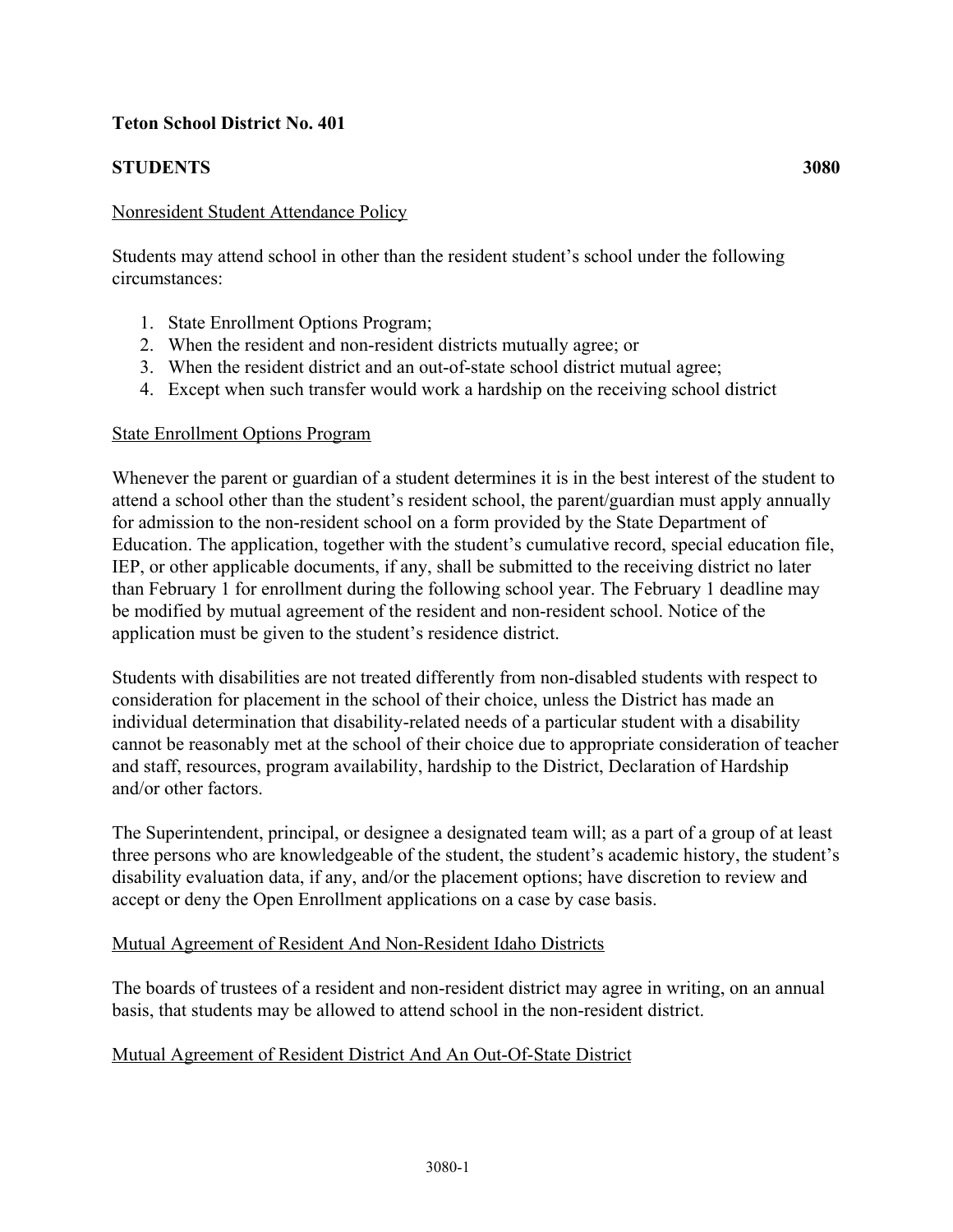The Board of Trustees may agree in writing, on annual basis, that a resident student attend school in the nearest appropriate school district in a neighboring state. Such agreement shall state the rate of tuition and cost of transportation, if any, to be paid by the District. The agreement will be entered into the records of the Board of Trustees. A copy must be filed with the State Board of Education.

The Board of Trustees may, upon approval of the State Board of Education, enter into an agreement with the governing body of a school district in another state for education and/or transportation of an out-of-state student. The rate of tuition, cost of transportation as well as other appropriate costs shall be specifically addressed in the agreement. The agreement will be entered into the records of the Board of Trustees with a copy to be filed with the State Board of **Education** 

## Hardship Exception

When tuition is to be paid by the resident district, or waived by this District, the District will admit students except when any such transfer would constitute a hardship. In the following circumstances, the District may determine that a hardship exists when acceptance of a non-resident student(s) would:

- 1. Require the hiring of additional staff, the provision of educational services not currently provided in the school, or the crowding of existing classes;
- 2. Cause an excessive number of students in a particular building (i.e., when the total number of students exceeds the following numbers:

# A. **[Insert buildings and maximum capacities]**

- 3. Cause the total enrollment in the District to exceed
- 4. Cause the total enrollment in a particular class to exceed  $\qquad$ ;
- 5. Cause the teacher-student ratio to exceed 1 to \_\_\_\_;
- 6. Cause the total enrollment in a specialized program, including but not limited to special education programs, to exceed the limits below:

# A. **[Insert specialized programs and maximum capacities]**

- 7. Would cause disruption of the education process. The District will consider the following criteria in making this determination:
	- A. Is the student in good standing with the most recently attended school in terms of conduct and attendance;
	- B. Can the student demonstrate a record free of truancy;
	- C. Can the student demonstrate a clean behavior record in the school last attended for a period of at least one year;
	- D. Would the student's presence pose a detriment to the health and safety of other students and/or staff;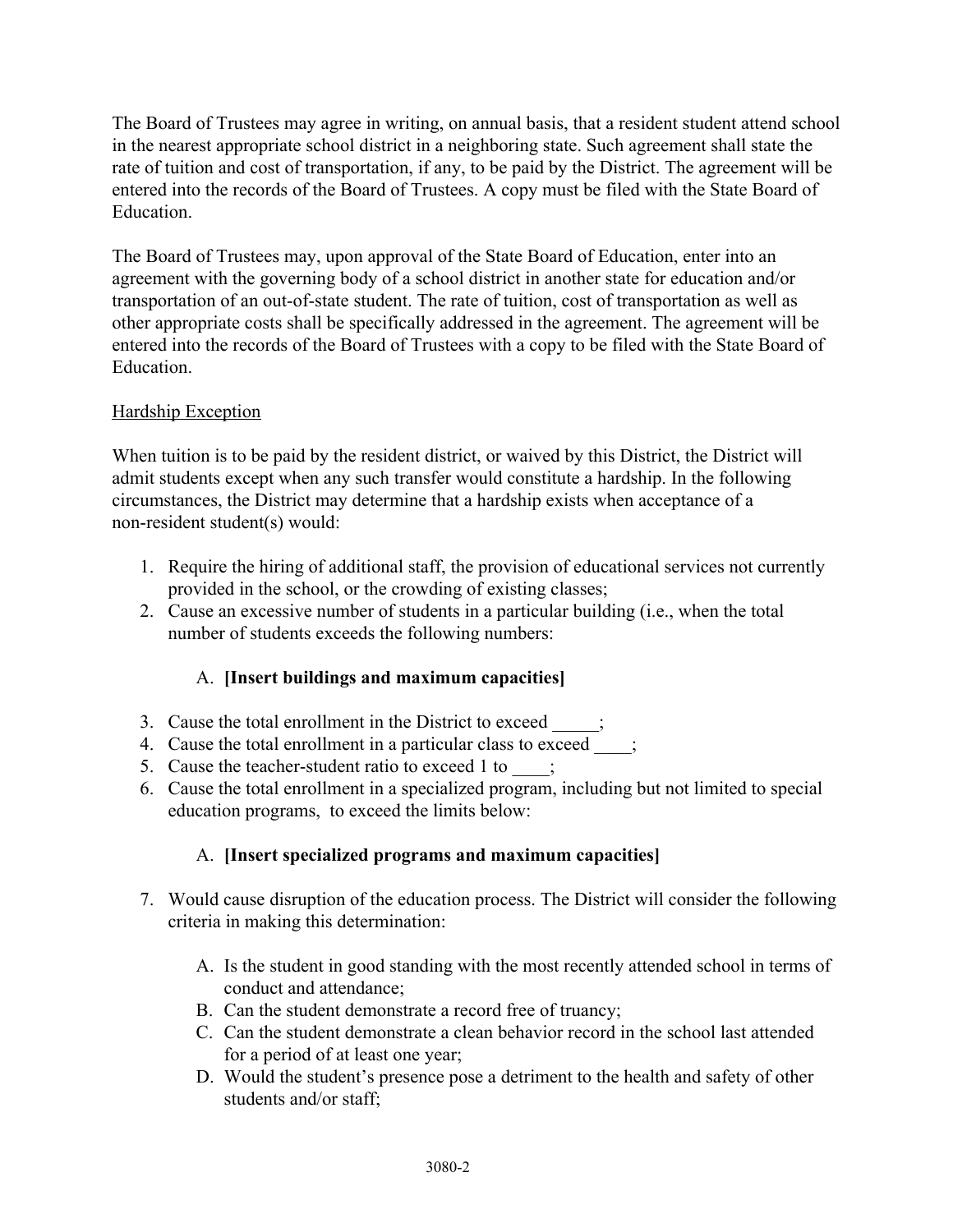E. Has the student been suspended or expelled from any other school district.

## Idaho Youth Rehabilitation/Child Protective Act

Any non-resident student placed by court order under the Idaho Youth Rehabilitation Act or the Child Protection Act and residing in a licensed home, agency, or institution located within the District shall be enrolled and shall not be charged tuition.

### Homeless Children

Homeless children as defined by the Steward B. McKinney Homeless Assistance Act (P.L. 100-77), may attend any school district or school within a district without payment of tuition when it is determined to be in the best interest of such homeless child.

#### Other Conditions

 The Board will not admit any student prior to viewing that student's records from the student's previous school districts.

The District has the option of accepting a nonresident student who does not meet the criteria set forth herein, if the student agrees to special conditions of admission, as set forth by the District.

If a student applies and is accepted in this district from out of district, but fails to attend, that student will be ineligible to apply again for an enrollment option in this district.

The Board will not admit any student who is expelled from another school district.

New or continued enrollment of such open enrollment students will be subject to the District's discretion and such students may be denied enrollment, re-enrollment, or continued enrollment in accordance with the District's Open Enrollment Policy, this District's Hardship Declaration and/or other factors.

An open enrollment out-of-district student who becomes eligible for special education during the school year will be allowed to complete the school year as an open enrollment student, however, the student may be re-evaluated and/or his or her enrollment status may be reviewed prior to enrollment for the following year, and depending upon circumstances, such enrollment may be denied in accordance with the District's Open Enrollment Policy, this District's Hardship Declaration and/or other factors.